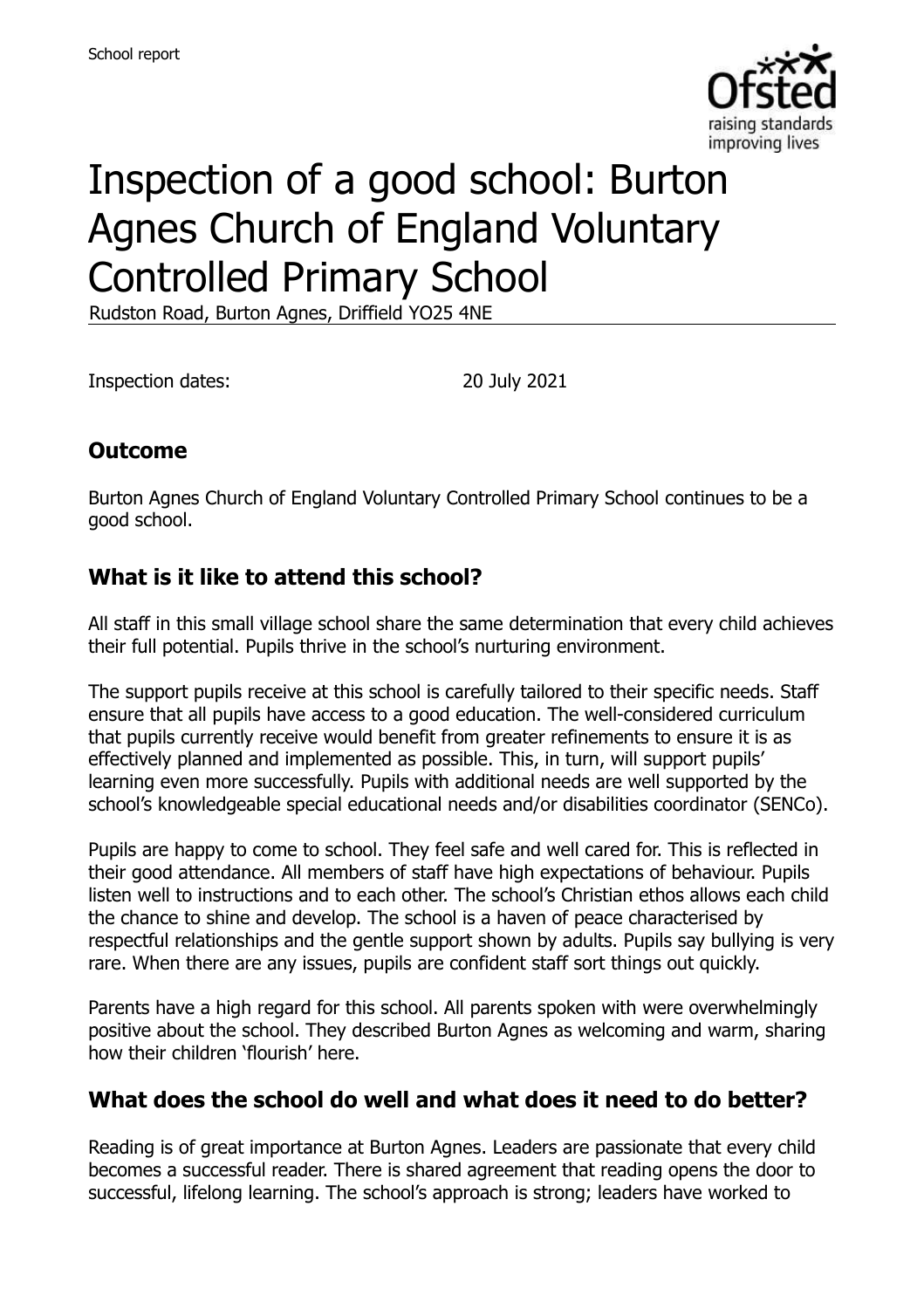

devise a solid scheme. Consequently, pupils do well. Adults encourage rich language and vocabulary development. As a result, pupils are articulate. Pupils participate in conversations with adults and peers with knowledge and understanding.

Leaders have empowered subject leaders to construct a meaningful and interesting curriculum. Subject leaders are currently working collaboratively with teachers to ensure that all curriculum plans will become effectively sequenced and delivered. It is their intention that pupils across school will know more, remember more and be able to do more. Subject leaders and teachers are clear about their pupils' prior learning and know what they need to learn next. Leaders aim to enhance planning documents further with the key knowledge and vocabulary for each teaching unit in the form of 'knowledge organisers'.

The early years and foundation stage (EYFS) leader is both passionate and knowledgeable about this phase. Leaders are adopting the new EYFS framework from September 2021, but have already begun making some adaptions this year in readiness. Early years children delight in the motto, 'We may be small, but we are the best of all.' Most EYFS children are ready for the next stage of their education. Leaders plan to provide further support for children who require it as they move into Year 1.

The needs of pupils with special educational needs and/or disabilities (SEND) are well met. The school's SENCo works with teachers and parents to create plans that show how pupils should be supported and the learning they are working towards. Leaders have implemented useful pre-teaching sessions. Pupils attend these each day in readiness for future learning. This results in confident pupils who feel well prepared. As a result of wellplanned support throughout school, pupils with SEND achieve well.

Leaders have high expectations for pupils' behaviour. Pupils understand these expectations, they follow school rules and clearly articulate the rewards and sanctions used. Pupils say that bullying rarely happens in this school. Nevertheless, leaders keep detailed records of such instances and work closely with pupils and their families to restore good relationships. Pupils in class three spoke about boisterous behaviour when pupils play football at breaktimes. Leaders have actively supported pupils in learning how to play fairly.

Leaders and governors place high importance on the ways in which the school, through its deeply Christian ethos, supports pupils' personal development. Pupils are provided with a broad range of opportunities to develop their talents and interests. Numerous afterschool clubs, usually provided by the school, have not taken place recently. However, to mitigate this, leaders have continued to enhance the curriculum with trips in the locality and further afield.

All staff are proud to work in the school. They say that leaders consider their well-being. Staff say they are one big family, where everyone supports one another.

# **Safeguarding**

The arrangements for safeguarding are effective.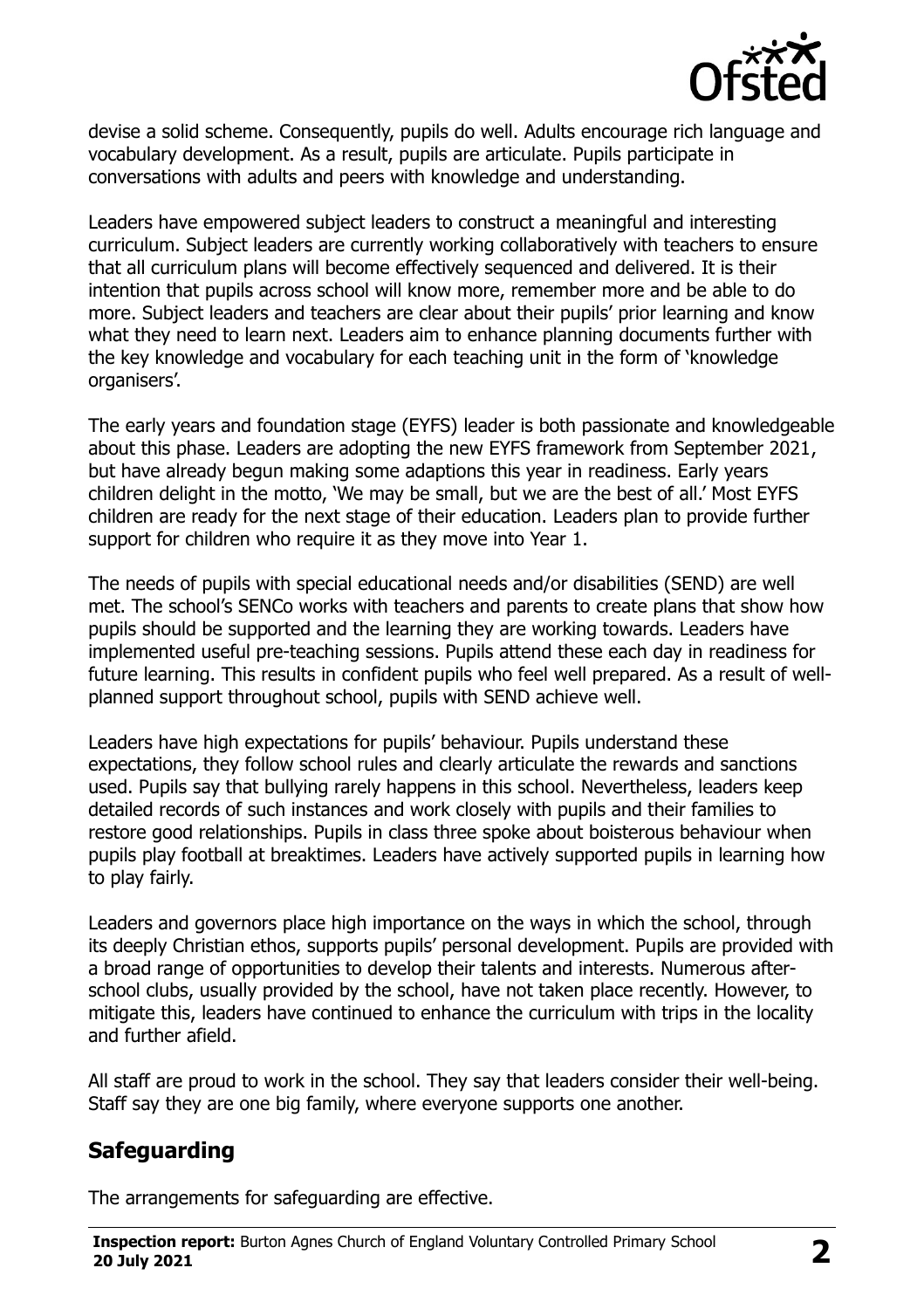

Leaders prioritise the safeguarding of all pupils. Leaders ensure that timely, early support prevents any emerging issues from escalating. Governors are instrumental in supporting leaders in this work. They are well trained and challenge and support school leaders appropriately. The school's personal, social and health education curriculum develops pupils' personally and shapes responsible and empathic citizens. Responses to the pupil survey show that pupils know teachers will listen to any worries they might have. Staff are well trained and knowledgeable. They have a detailed knowledge of local risks. The school has well-trained safeguarding leads who competently support staff and advise as necessary.

# **What does the school need to do to improve?**

# **(Information for the school and appropriate authority)**

- Leaders need to share their clear and purposeful intentions for the implementation of phonics and early reading. This will enable leaders and governors to monitor and evaluate the impact of the school's chosen approach.
- Subject leaders must ensure that the curriculum clearly sets out what pupils should learn and in what order. This should include the key vocabulary they wish pupils to develop. This will allow teachers to consistently deliver learning that is carefully planned and will support pupils in achieving ambitious outcomes.

# **Background**

When we have judged a school to be good, we will then normally go into the school about once every four years to confirm that the school remains good. This is called a section 8 inspection of a good school. We do not give graded judgements on a section 8 inspection. However, if we find some evidence that a good school could now be better than good, or that standards may be declining, then the next inspection will be a section 5 inspection. Usually this is within one to two years of the date of the section 8 inspection. If we have serious concerns about safeguarding, behaviour or the quality of education, we will convert the section 8 inspection to a section 5 inspection immediately.

This is the first section 8 inspection since we judged the school to be good on 23 February 2016.

# **How can I feed back my views?**

You can use [Ofsted Parent View](https://parentview.ofsted.gov.uk/) to give Ofsted your opinion on your child's school, or to find out what other parents and carers think. We use Ofsted Parent View information when deciding which schools to inspect, when to inspect them and as part of their inspection.

The Department for Education has further quidance on how to complain about a school.

If you are the school and you are not happy with the inspection or the report, you can [complain to Ofsted.](https://www.gov.uk/complain-ofsted-report)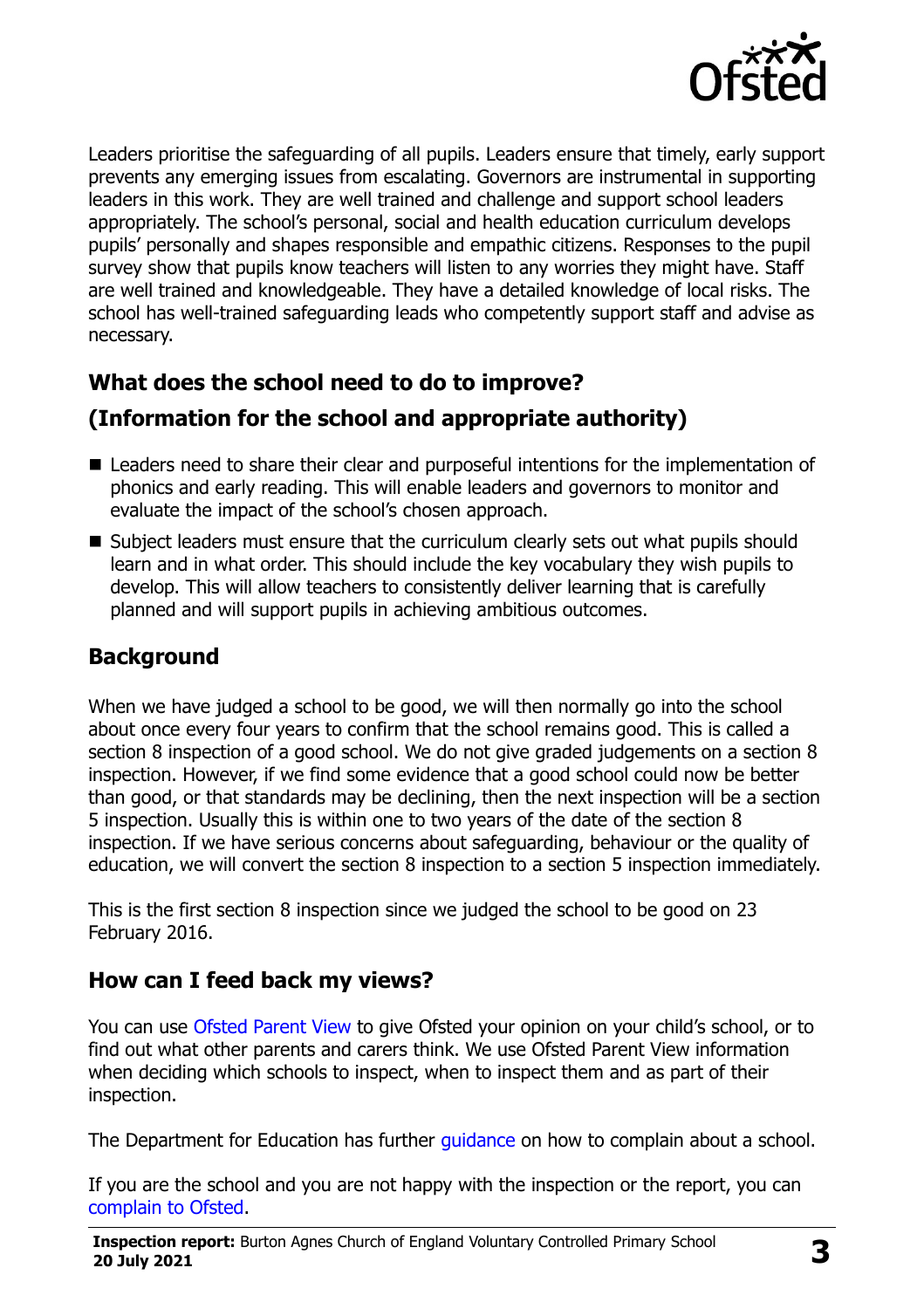

#### **Further information**

You can search for published performance information about the school [here.](http://www.compare-school-performance.service.gov.uk/)

In the report, '[disadvantaged pupils](http://www.gov.uk/guidance/pupil-premium-information-for-schools-and-alternative-provision-settings)' refers to those pupils who attract government pupil premium funding: pupils claiming free school meals at any point in the last six years and pupils in care or who left care through adoption or another formal route.

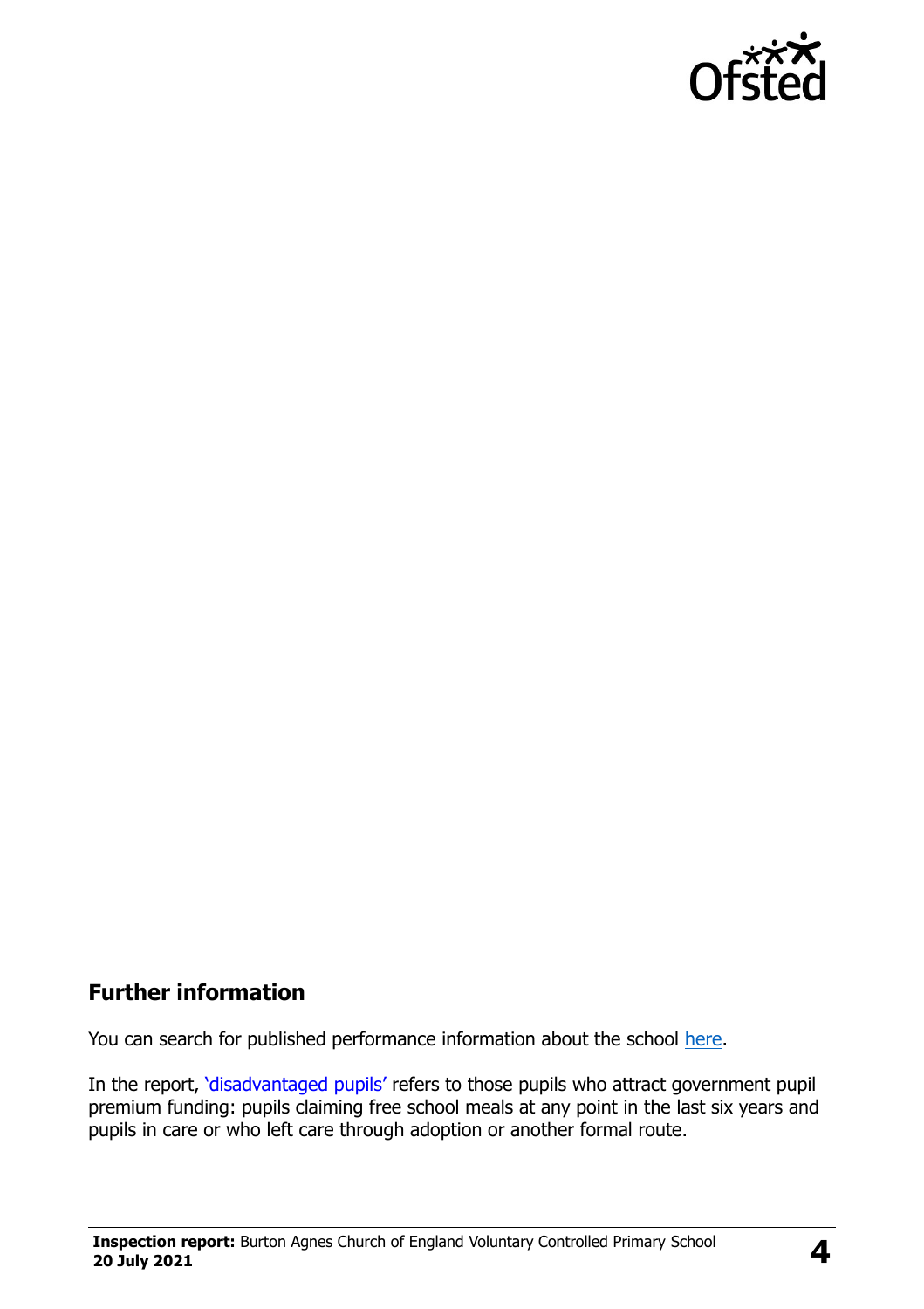

## **School details**

| Unique reference number             | 117973                                                                |
|-------------------------------------|-----------------------------------------------------------------------|
| <b>Local authority</b>              | East Riding of Yorkshire                                              |
| <b>Inspection number</b>            | 10195715                                                              |
| <b>Type of school</b>               | Primary                                                               |
| <b>School category</b>              | Voluntary controlled                                                  |
| Age range of pupils                 | 3 to 11                                                               |
| <b>Gender of pupils</b>             | Mixed                                                                 |
| Number of pupils on the school roll | 96                                                                    |
| <b>Appropriate authority</b>        | The governing body                                                    |
| <b>Chair of governing body</b>      | Andrea Lister                                                         |
| <b>Headteacher</b>                  | Helen Jameson                                                         |
| Website                             | www.burtonagnesprimaryschool.co.uk                                    |
| Date of previous inspection         | 23 February 2016, under section 8 of the<br><b>Education Act 2005</b> |

# **Information about this school**

- Burton Agnes Church of England Voluntary Controlled Primary School is part of the diocese of York's family of schools.
- This school is smaller than the average-sized primary school.

# **Information about this inspection**

- This was the first routine inspection the school received since the COVID-19 (coronavirus) pandemic began. Inspectors discussed the impact of the pandemic with the school, and have taken that into account in their evaluation.
- We met with the headteacher, the SENCo, curriculum leaders and a range of staff and pupils. We spoke with members of the governing body and a representative of the local authority.
- We looked closely at the quality of education in early reading, mathematics and history. This involved speaking with leaders, pupils and staff, visiting lessons, listening to pupils read and reviewing samples of pupils' work.
- To evaluate the effectiveness of the safeguarding arrangements in the school, the lead inspector met with the designated safeguarding lead to discuss the school's policies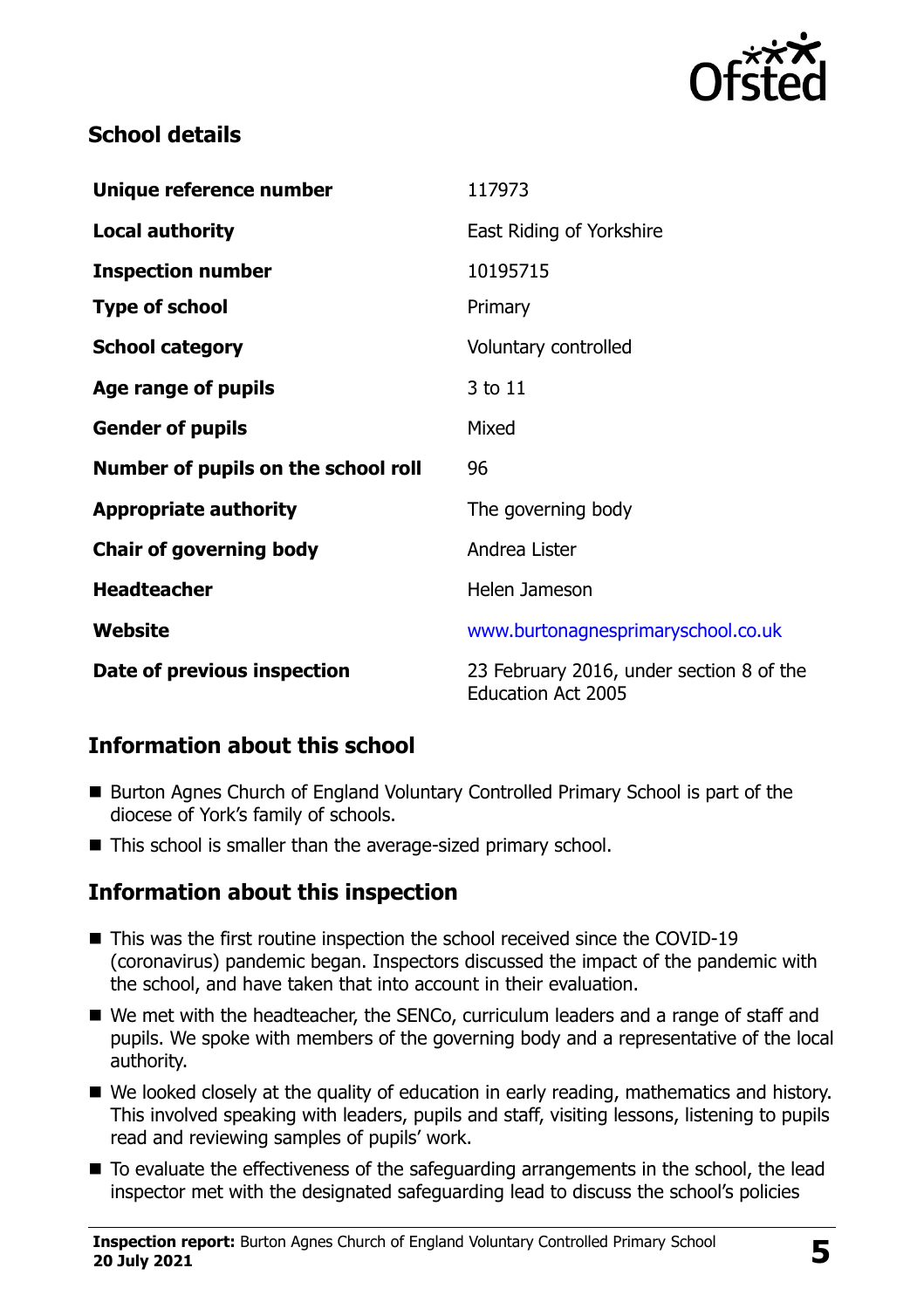

and procedures. During these meetings, records were scrutinised, including those relating to the safer recruitment of staff. Case files were sampled to explore how the school identifies and supports pupils at risk of harm. We also spoke with a range of pupils and staff to evaluate the school's safeguarding culture.

- The views of staff were considered from conversations and 10 responses to Ofsted's online staff survey.
- An inspector spoke to some parents at the start of the inspection. The 28 responses to Ofsted's Parent View, including written responses, were taken into account.

#### **Inspection team**

Marcus Newby, lead inspector Her Majesty's Inspector

Alison Stephenson Her Majesty's Inspector